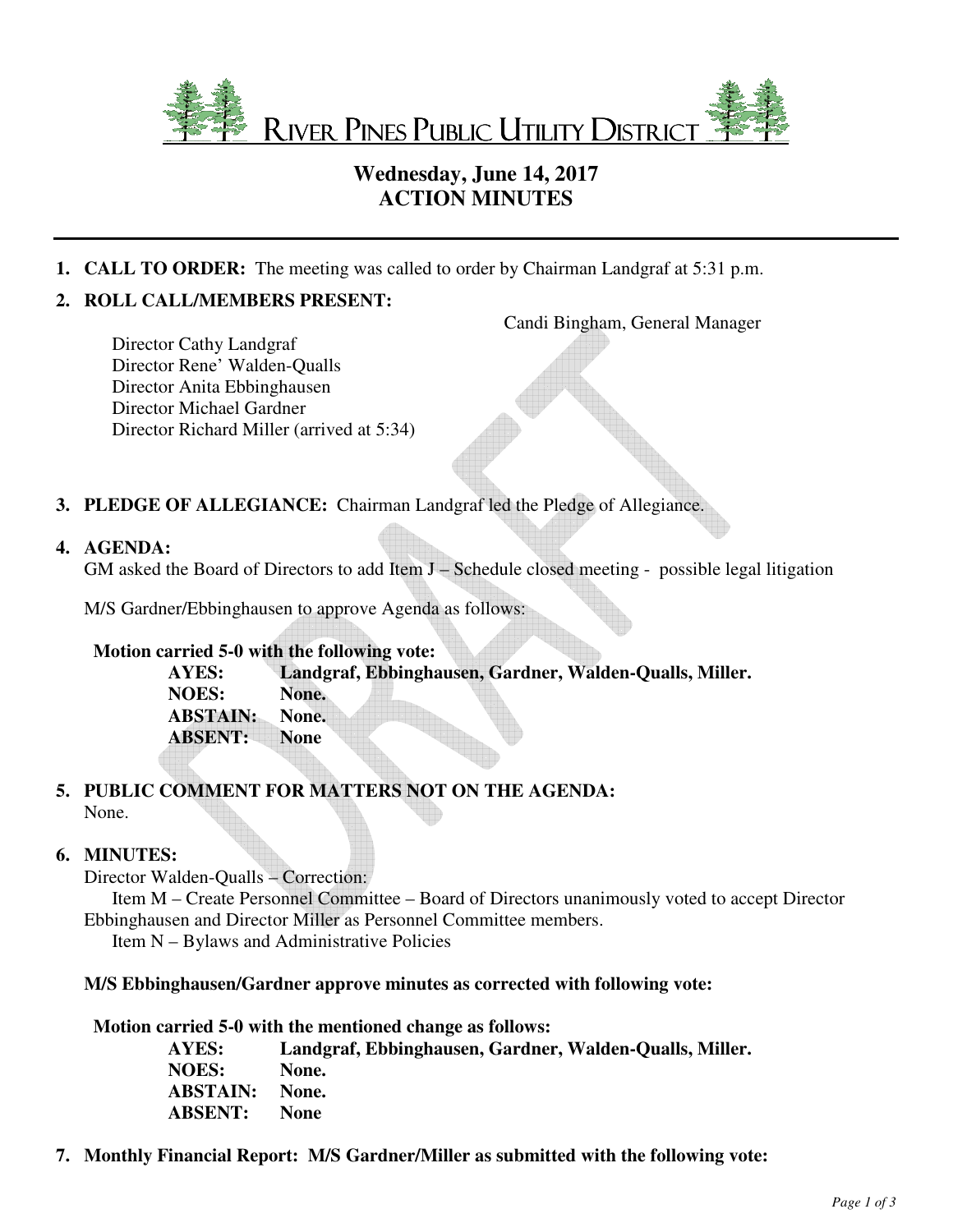**Motion Carried 5-0 with the following Vote:** 

| Landgraf, Ebbinghausen, Gardner, Walden-Qualls, Miller |
|--------------------------------------------------------|
| <b>None</b>                                            |
| <b>ABSTAIN:</b> None                                   |
| <b>None</b>                                            |
|                                                        |

#### **8. EXPENDITURE REPORT: M/S Gardner/Walden-Qualls approve with following vote:**

#### **Motion carried 5-0 with the following vote:**

**AYES: Landgraf, Ebbinghausen, Gardner, Walden-Qualls, Miller.** 

**NOES: None. ABSTAIN: None. ABSENT: None.** 

## **9. MONTHLY OPERATIONS REPORT.**

- A. Monthly Operations Report See Report.
- B. Monthly General Manager Report See Report

GM reported that Pete Stamos from State Water Resource Board has asked RCAC to conduct an Income Survey. There is a possibility that River Pines may not qualify as a disadvantaged community which is needed for 100% grant for the distribution project. If River Pines does not qualify then they would need to consider a 20-30-year loan of six million dollars at 1.7% interest. GM also stated that this would be a liability to the District between \$20,000  $\&$  \$30,000 monthly payment, which would mean rates would need to more than double to just cover the cost of the loan.

## **10. BOARD MATTERS**:

- A. **Update on Amador Water Agency Acquiring RPPUD Discussion and Possible Action**  GM reported that Amador Water Agency Board of Directors stated that for them to consider acquiring River Pines Public Utility District the construction grant would have to 100% secured.
- B. **Land Use and Water Usage to River Pines Garden Club Discussion and Possible Action**  Board of Directors asked GM to contact the City of Plymouth for information on how they structured their community garden.
- C. **Water Conservation Discussion and Possible Action** Board of Directors discussed creating guidelines for customers. Guidelines to be discussed at next regular meeting.
- D. **Approve 2017-2018 Tax Roll Discussion and Possible Action**  It was moved by Gardner, seconded by Ebbinghausen and unanimously carried to approve the 2017-2018 Tax Roll submission.
- E. **Approve Resolution No. 2017-01 Tax Roll Discussion and Possible Action**  It was moved by Gardner, seconded by Ebbinghausen and unanimously carried to approve the 2017-2018 Tax Roll following the correction "agenized" be changed to "agendized."
- F. **River Pines Public Utility District Billing Fees Discussion and Possible Action**  Following customers concerns, GM contacted District's attorney to verify the charging of the Standby, Voluntary Lock-Off, and Base Rates when service is not being rendered. GM stated that attorney recommended that Voluntary Lock-Off funds be kept in a "Trust" account, Voluntary Lock-Off funds be kept in a "Reserve" account, and Base Rates funds for locked off accounts may be collected per the Federal Safe Drinking Water Act (42 U.S.C. Sec. 300f et seq.) and